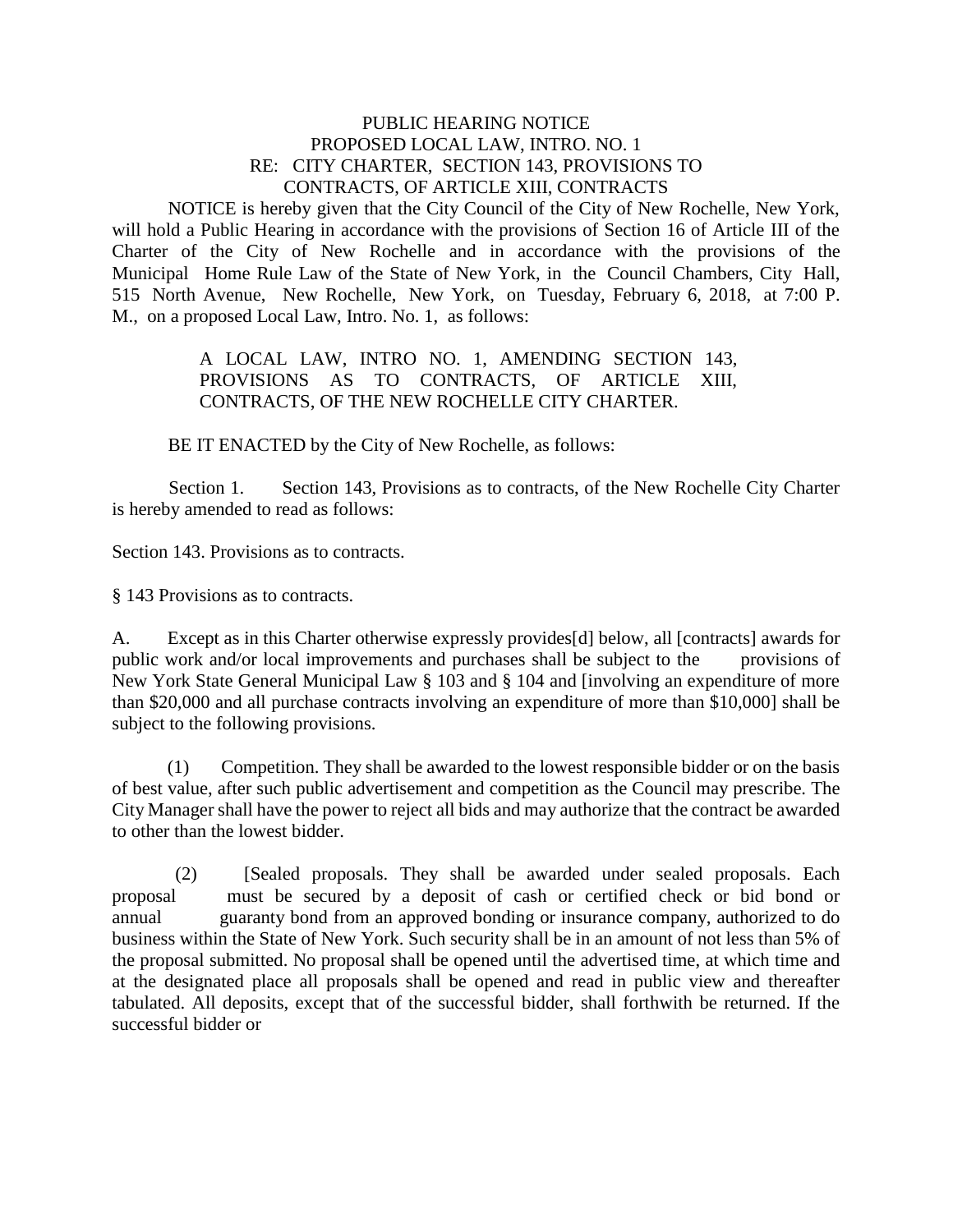bidders refuse or neglect to enter into a contract in accordance with his proposals, the deposit shall be forfeited and retained by the city as liquidated damages.]

 $[(3)](2)$  Execution. They shall be in writing and signed, if for supplies or material, by the purchasing agent and if for any other purpose by such department head or other official as may be designated by the City Manager, but no such contract shall be valid as against the city until it has been countersigned by the City Manager or his/her designee and approved in writing by the Corporation Counsel as to form of contract, competency of contracting parties, methods of execution and execution thereof.

 [(4) Bond or security. Upon the signing of a contract the City Manager shall require from the contractor a satisfactory bond or other security for the proper performance of the contract.]

 [(5) Abandonment. In the event that the contractor abandons his work and the city elects to complete the work, it shall not be necessary to readvertise therefor.]

 [(6)](3) Waiving competitive bids. When in the judgment of the City Manager the subject matter of a proposed contract is such that competition is impossible or impracticable, he/she may so report with his reasons to the Council or request Council approval for an [which may] exemption [such proposed contract] from competitive requirements.

 [(7) Alterations in contracts. Whenever it becomes necessary in the opinion of the City Manager to make alterations in any contract, such alterations may be made when authorized by the Council upon the written recommendation of the City Manager. No such alteration shall be valid unless the new price to be paid for any supplies, material or work under the altered contract shall have been agreed upon in writing and signed by the contractor and the City Manager prior to such authorization by the Council.]

 [(8) Release of contractors. A contractor who has entered into a contract with the city shall not be released from such contract unless the Council shall have authorized the City Manager to make such release, and the form of such release shall have been approved by the Corporation Counsel.]

 [(9) Notwithstanding the provisions of Subdivision (2) above, no deposit of cash or certified check, bid bond or annual guaranty bond shall be required on any proposal on a purchase contract where the total contract is less than \$20,000.]

B. All contracts not enumerated under Subsection A of this section shall be subject to such provisions as the Council (per City Code Chapter 62) may establish.

Matter [bracketed] deleted. Matter underlined added.